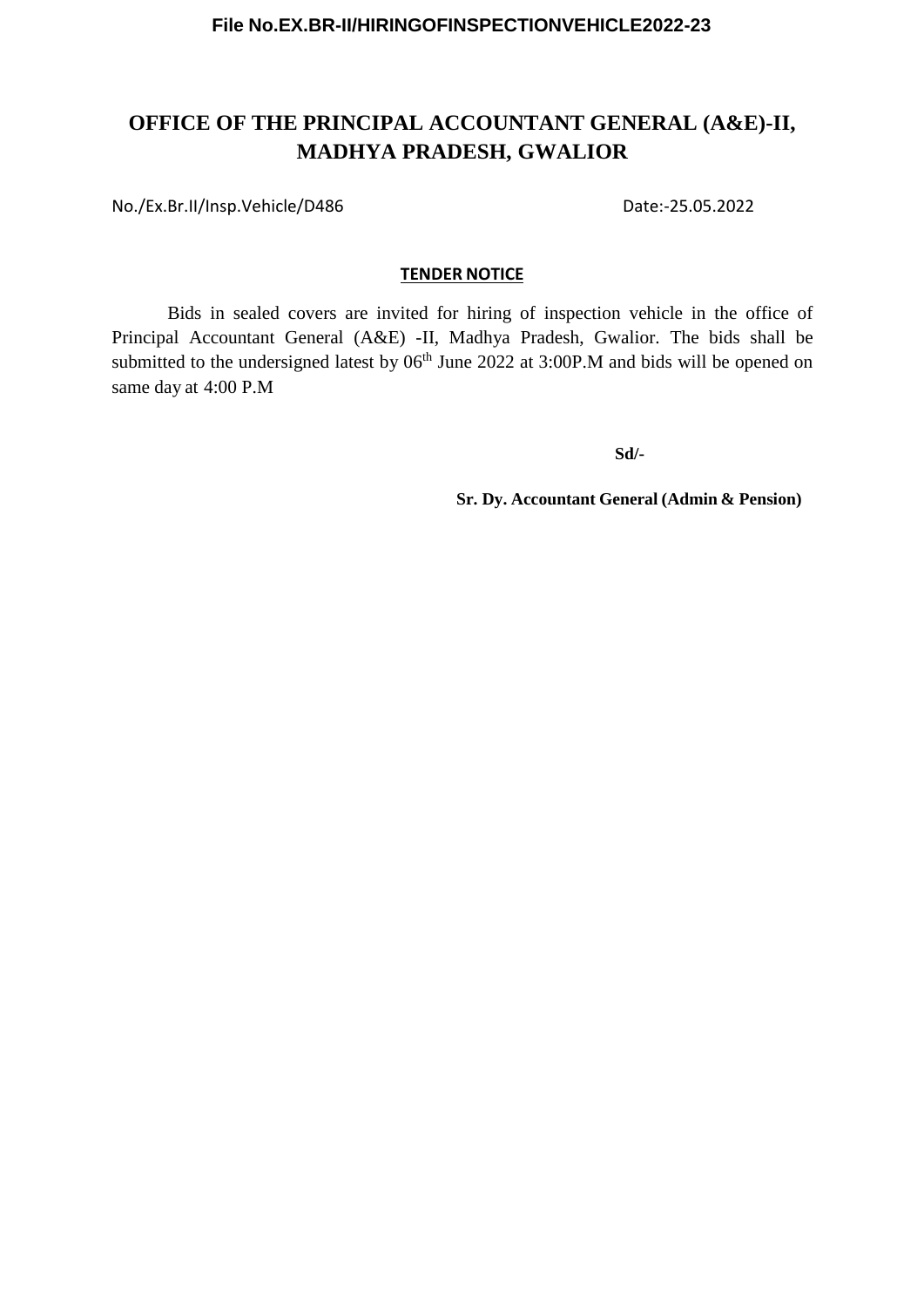# BID ENQUIRY NO.EX.Br.II/Insp.Vehicle/ D486 Dated 25.05.2022 **OFFICE OF THE PRINCIPAL ACCOUNTANT GENERAL (A&E)-II MADHYA PRADESH GWALIOR ANNEXURE "A"**

#### **1. TERMS & CONDITIONS (General)**

a. The department intends to hire a white colour car of model Maruti Swift Dzire/Toyota (Etios)/Hyundai Xcent/Honda Amaze of model not older than three years.(registration number of the year 2019 onwards only ) The vehicle must be registered as taxi with relevant transport department.

b. The rates inclusive of all taxes (GST) shall have to be quoted for travelling a distance up to 1200 kms in a month.

c. The cost of petrol/diesel, lubricant etc will be borne by the bidder. No escalation payment would be allowed during the contract periods on account of POL.

d. The vehicle will normally be in use from 8:00 A.M to 8:00 P.M on daily basis. However, it may require for longer hours for which no extra payment will be made.

e. Vehicle is required on all the day of the month depending upon the requirements. No extra charges will be allowed in such case.

f. The vehicle will normally be in use in Gwalior but can be deployed anywhere outside Gwalior depending upon the requirements as per the directions of the authorities concerned.

g. Contract shall be initially for a period up to 31.03.2023 and can be extended on the same terms and condition subjects to satisfactory service.

h. The driver should have a valid commercial driving license and must be provided with a mobile phone. He should not be addicted to any intoxicant. The salary and the other allowances to the driver will be paid by the bidder. Other deduction and statutory liabilities such as provident fund etc. Be borne by the bidder.

i. Bidder should have working experience of 03 years in Government office. The photograph, copy of driving license and educational and other certificates of vehicle insurance, GST Registration etc in respect of the driver and vehicle must be given prior intimation and obtain the approval from the department after submitting the relevant dossier .

j. All the necessary facilities including accommodation, uniform and food etc for the driver will be made available by the bidder. The department will be at a liberty to revert back the driver on indiscipline or any action/omission of the driver.

k. The vehicle should be in impeccable condition with interior and seat covers should be replenished regularly. The bidder must therefore, get vehicle serviced on regular interval for which the department will allow the absence on prior approval. During the absence of the vehicle, the bidder will have to arrange for another suitable vehicle, if and when required.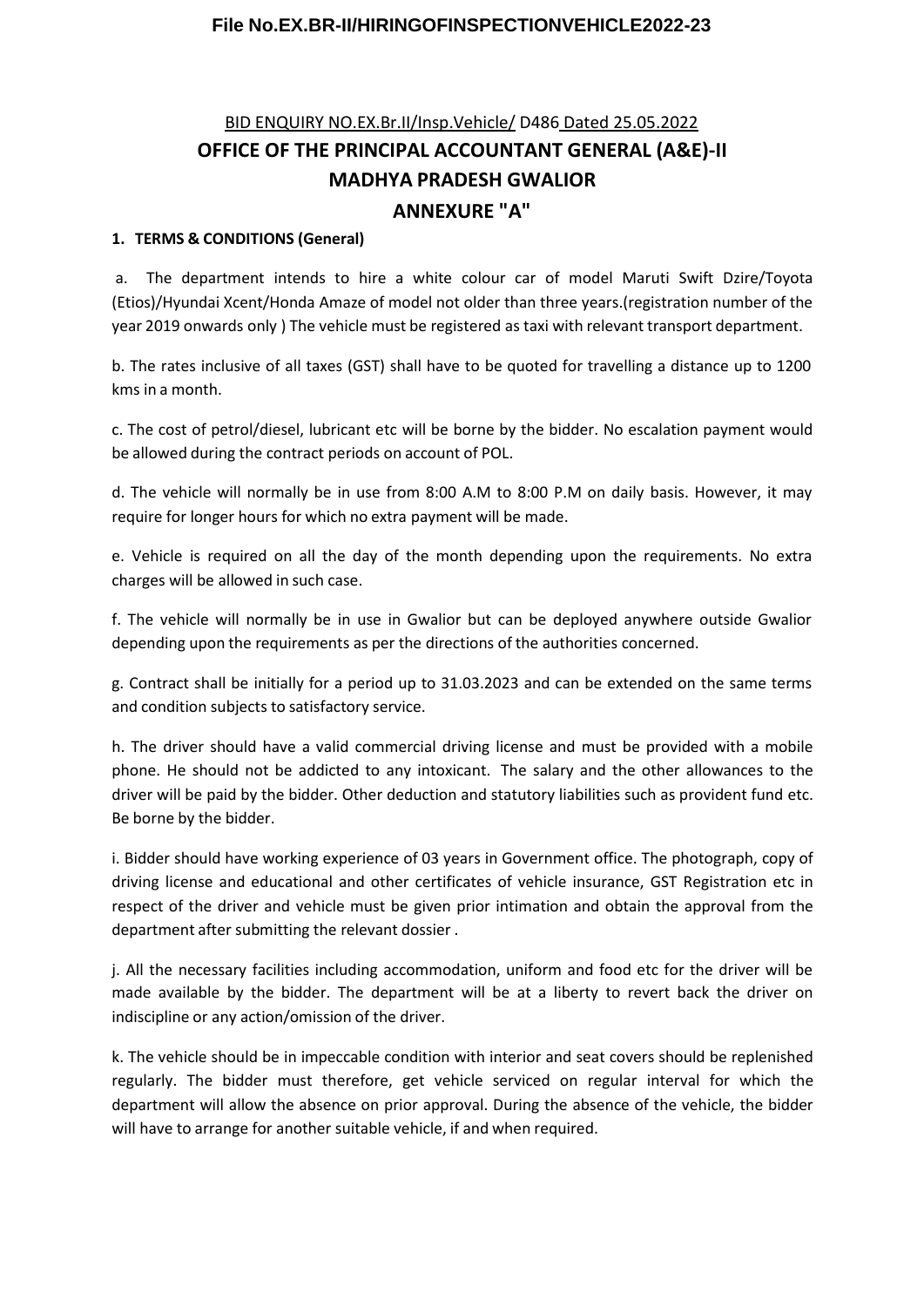l. The cost of all repairs, maintenance etc. shall be borne by the contractor/bidder first party. All statutory charges such as road tax, permits, insurance etc. will also be paid by the contractor/bidder.

m. Any claim regarding the accident under Motor Vehicle act will be the responsibility of bidder.

n. The vehicle and driver will have to be covered under insurance against any personal accident and this office will not be liable for payment of any compensation on that account.

o. Any matter not covered by this agreement will be mutually settled by the parties to this agreement. In case of any dispute, the decision of Sr. DAG (Admin) shall be final.

p. Parameter and technical specification are enclosed at Annexure-I

q. The running km of vehicle, would be counted from office premises.

r. This office has right to award the contract to any bidder and that the decision of Sr. DAG Admin in this regard shall be final.

s. This office can cancel/terminate the contract at any time without assigning any reason.

-sd-

Sr. deputy Accountant General (Admin)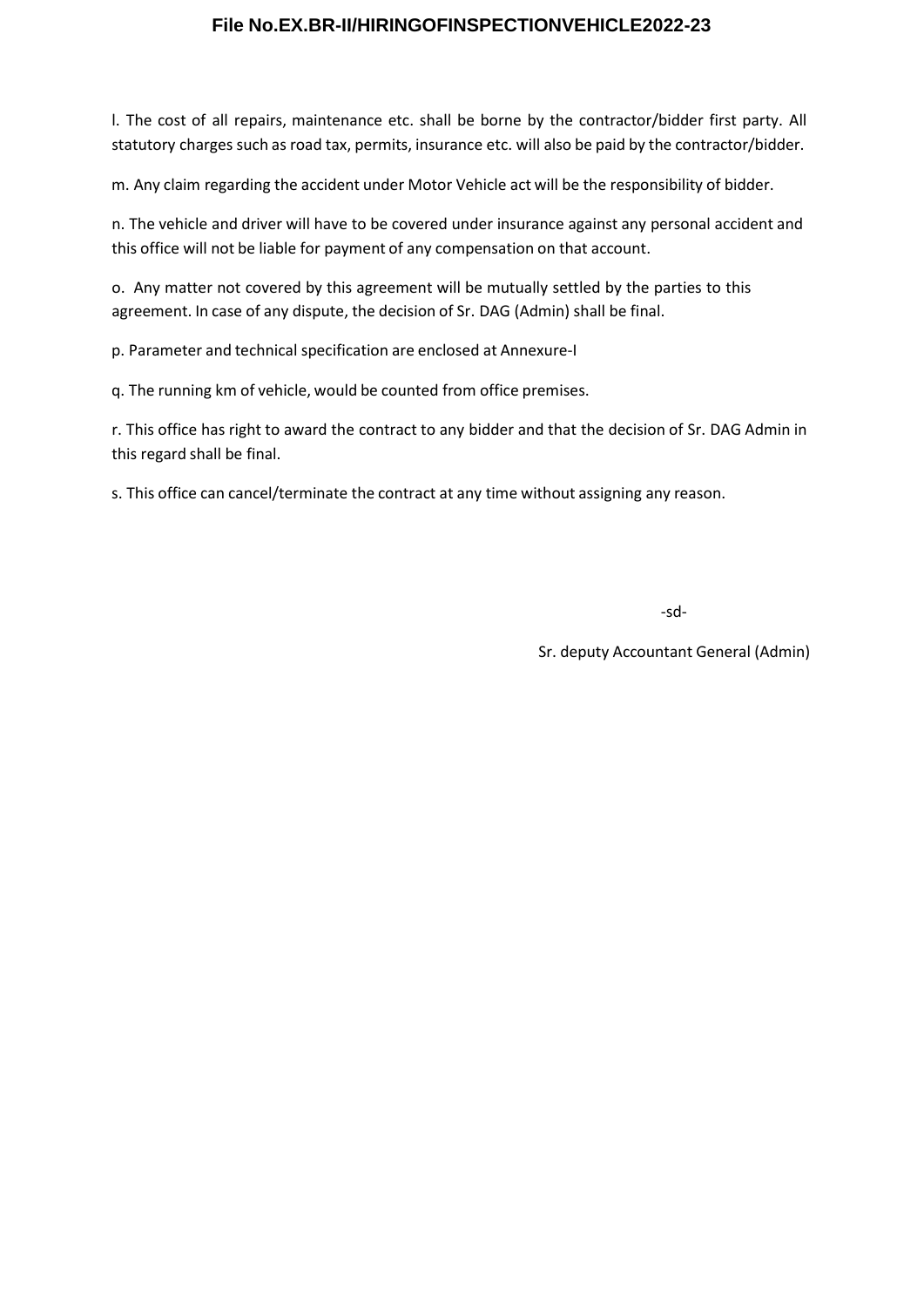## **OFFICE OF THE PRINCIPAL ACCOUNTANT GENERAL (A&E)-II MADHYA PRADESH GWALIOR**

#### **ANNEXURE "**I"

## **Subject :- Notice inviting limited tender (quotation) for hiring of private test parameters and technicalspecification**

#### **Parameters and Technical specifications**

1. The firm should be registered and should furnish a copy of registration certificate with tender form.

2. Copy of PAN Card and GST Registration should be submitted with tender form.

3. The contractor will have to submit the photocopies of registration, road tax insurance paper of the taxi permit vehicle provided with the tender form.

4. Taxi to be provided by the contractor should be in perfectly sound, working condition and suitable for use by the senior officers.

5. The rates are quoted for travelling a distance up to 1200 kms. In a month. The contractor may also quote the additional charges for per kilometer in case taxi travels more than 1200kms in a month (See Annexure III).

6. Daily Log-Book should be maintained by the service provider duly signed by the officer using vehicle. On failure of this, the service receiver have every right to deduct the amount sol arisen from the bill of service provide.

7. Taxi Supplied should not be more than 3 years old as on date of contract. The successful firm should ensure that only such taxi is deputed in the office.

8. The firm should ensure that the driver employed has valid driving license, well behave, conversant with traffic rules as well as security instruction.

9. No mileage will be allowed for the lunch /tea of the driver. Driver should carry his lunch. The salary and the other allowance to the driver will be borne by the contractor.

10. The driver employed by the firm must have a cell phone duly activated.

11. Rates once finalized will be fixed at least for a period up to 31.03.2022. Upwards change in rates will not be considered due to any hike in petrol/diesel/CNG or taxes.

12. The cost of petrol, diesel, lubricants etc. Will be borne by the contractor.

13. The taxi will normally be in use from 8:00 A.M to 8:00 P.M on daily basis. However, it may require for longer hours for which no extra payment will be made

14. The vehicle will normally be in use in Gwalior but can be deployed anywhere outside Gwalior depending upon the requirements

15. The cost of all repairs, maintenance etc. shall be borne by the contractor/bidder first party. All statutory charges such as road tax, permits, insurance etc. will also be paid by the contractor.

16. In case of failure of providing the vehicle on demand, the difference of the rates for hiring the vehicle from other agencies will be recovered from the security deposit.

17. The present requirement of taxi is one.

18. Earnest Money Deposits (EMD) of Rs.5000 (Five thousand only) through F.D.R in favour of "Pay & Accounts Officer, Office of the Principal Accountant General (A&E)-I M.P., Gwalior"

19. Any other charge /fine by transport /police department will be borne by the contractor.

20. Income tax, payable, will be deducted at source from the bills.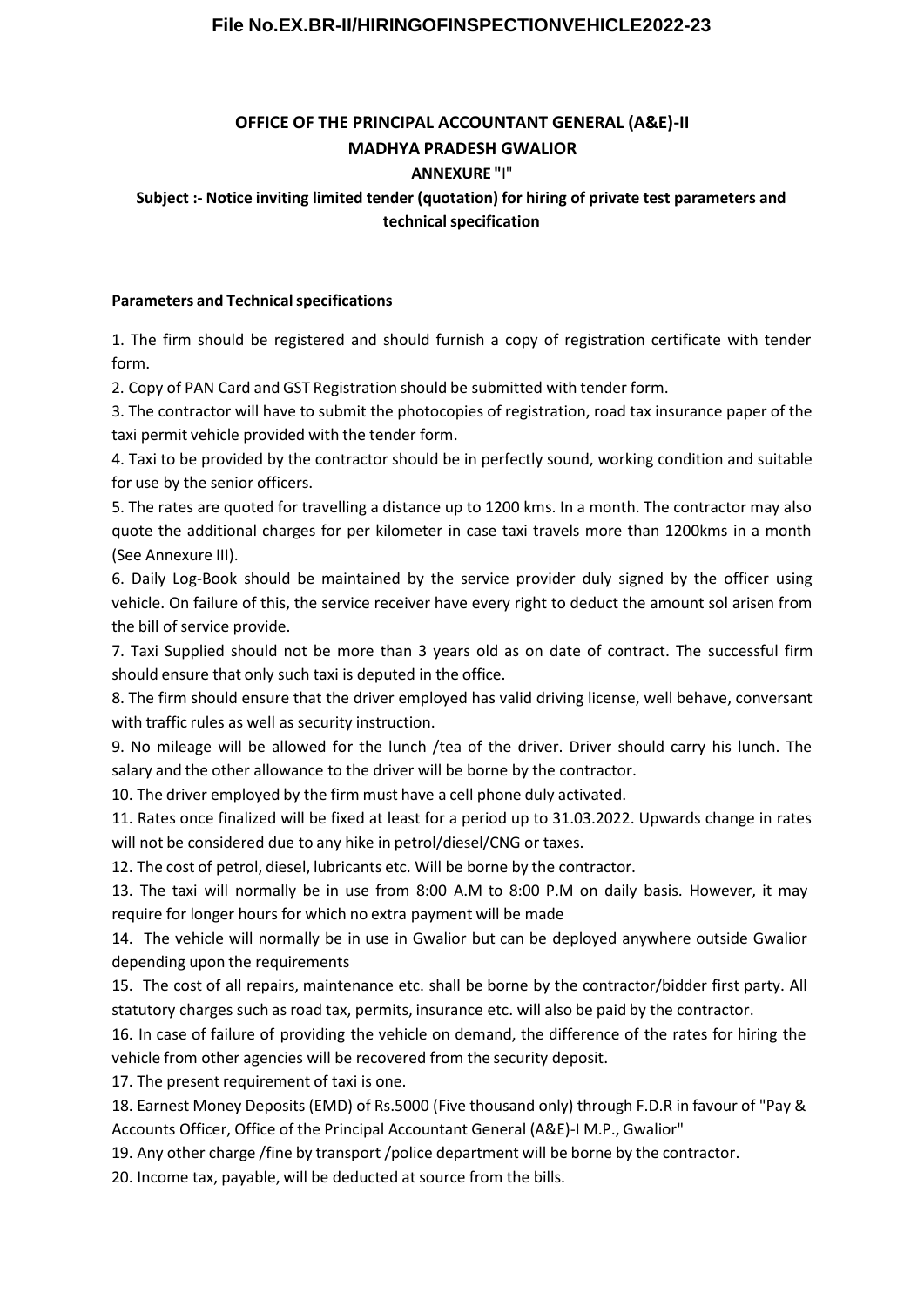21. If inspection vehicle does not cover 1200 kms in any month. The remaining kilometres may be adjusted during next 3 months period.

-sd-

Sr. Deputy Accountant General (Admin)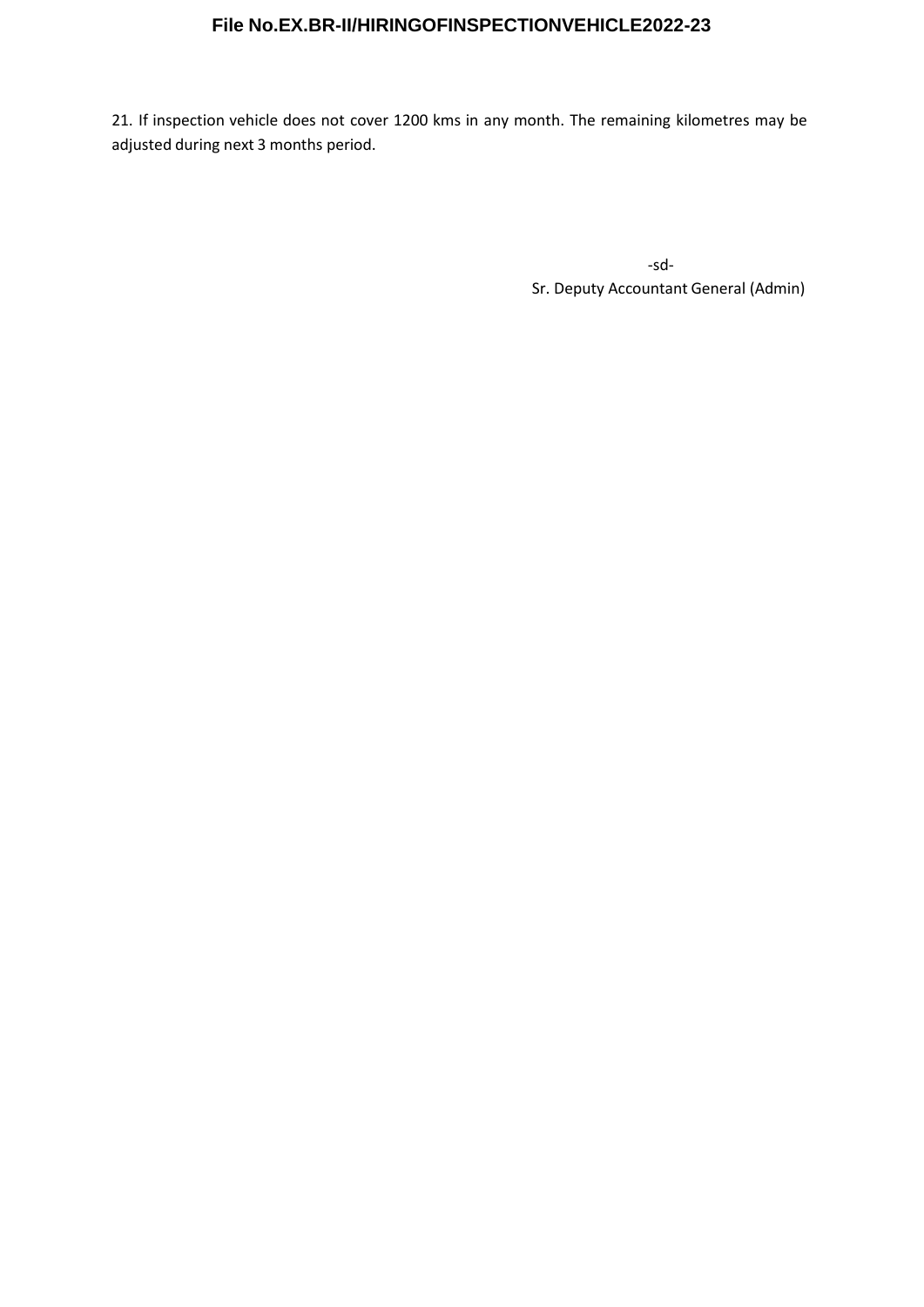#### **Annexure -II**

### **Tender form and undertaking**

- 1. Name of the Bidder/Concern-
- 2. Address with Telephone No-
- 3. Address with Telephone No of Garage-
- 4. Nature of the concern
	- (i.e. sole proprietor, or partnership firm or a company)
- 5. Registration Number of Tendered or concern-
- 6. PAN of Bidder/Concern (Attested copy should be attached)
- 7. GST Registration (Attested copy should be attached)
- 8. Bank guarantee/F.D.R. No.............................................dt ............................. Name of the
- Bank.........................................................Rs............................
- 9. Registration No. of the Taxi -

(Photocopy of the Registration Book should be attached)

- 10. Whether each page of Annexure has been signed and Stamped. Yes/No
- 11. Any other of information important is this option of this tenderer.

Date:-

Place:-

(Signature of Tenderer with Stamp of the Firm)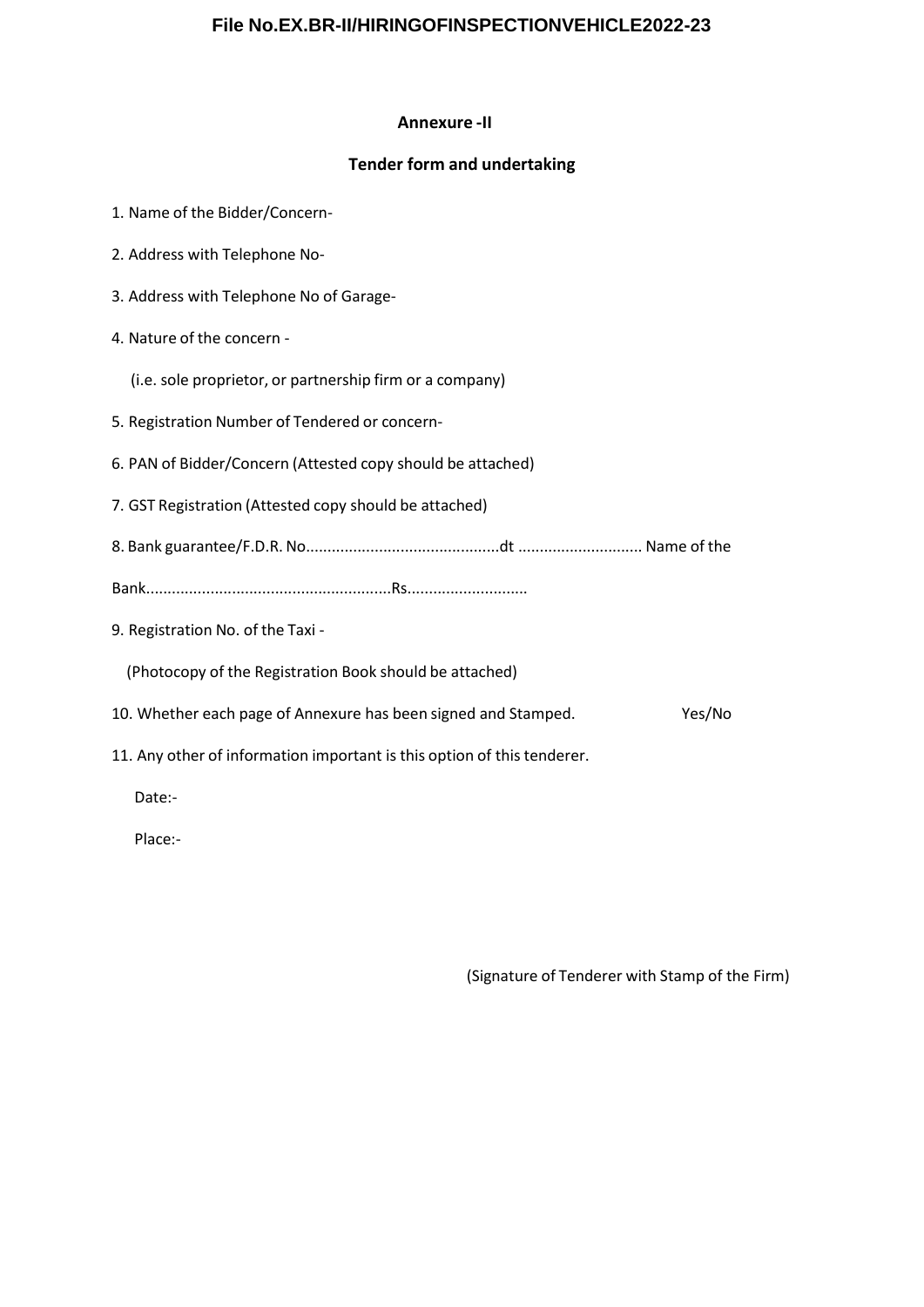## Under-taking

1. I/We undertake that I/We have carefully studied all the terms and condition and understood the parameter of the proposed work of the office of the Principal Accountant General (A&E)-II and shall abide by them.

2. I/We also undertake that I/We have understood parameter and technical specification in conducting the work mentioned in the Annexure I and shall conduct the work strictly as per These parameters and technical specification for conducting the work.

3. I/We hereby certify that none of my relatives as defined in disclaimer clause of Annexure I/is/are employed in Principal Accountant General (A&E)-II Office.

4. I/We further undertake that the information given in this tender are correct in all respect and I/We hold the responsibility for the same.

Date:-

Place:-

(Signature of Tenderer with Stamp of the Firm)